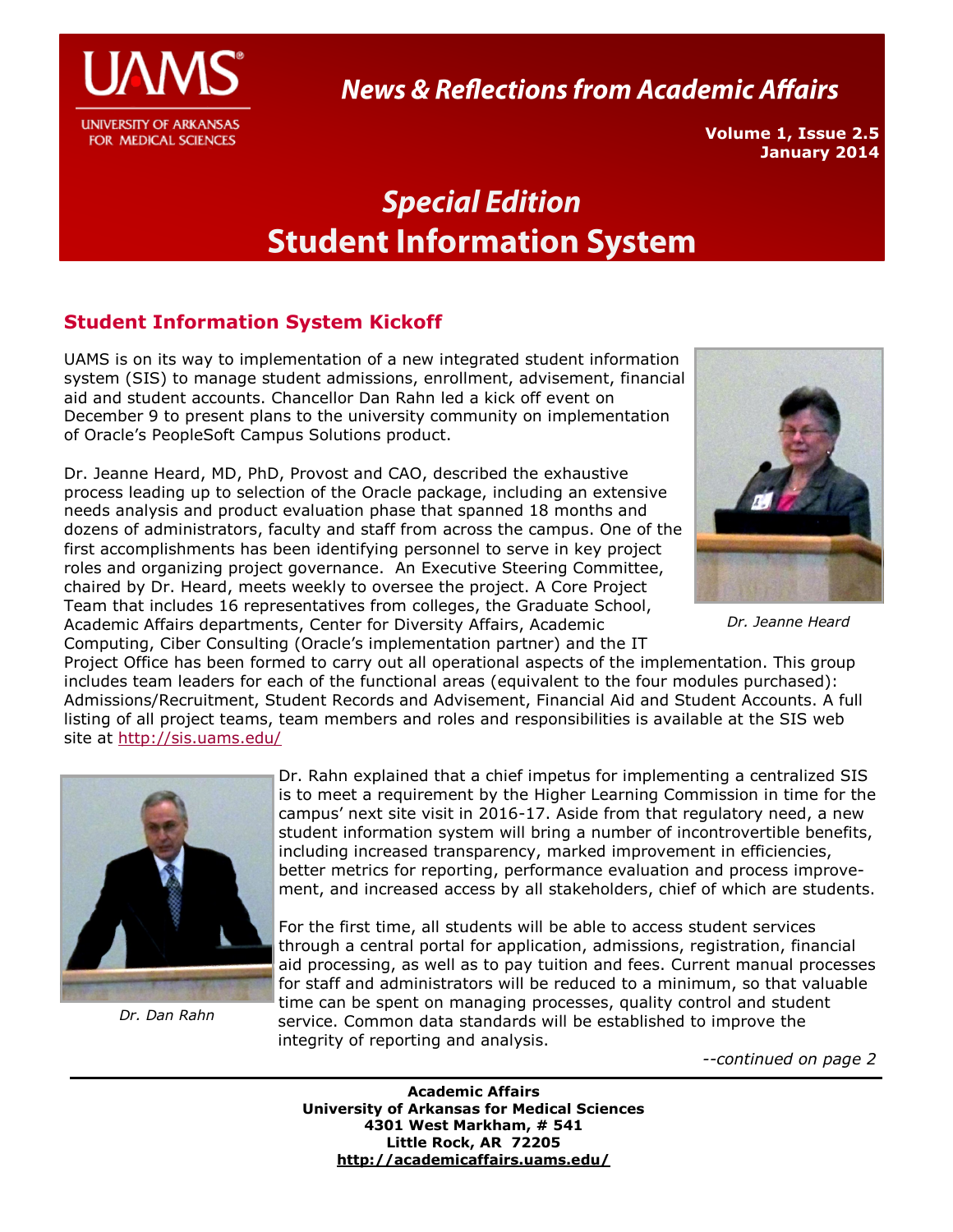## **Student Information System Kickoff** *Continued from page 1*



*Dewey Holleman*

An ambitious implementation schedule is in place. Planning and Fit Gap Sessions are happening now in order to reach a Go Live date for the admissions module by July 21 of this year. Financial accounts will be operational January, 2015 and both the Records/Advisement and Student Financial Aid modules will be ready by Spring 2015. For the next two years the process of implementing a new software system will be difficult and at times painful, as five colleges and the Graduate School work together to establish many common processes and standardize business practices. The amount of planning and effort that this project will require to be successful cannot be underestimated.

Dewey Holleman, Ciber's Senior Director of Higher Education Practice, provided an overview of the phases of the project. He stressed that the SIS has been designed using best practices in the industry for the processes and operations it encompasses, but that it takes people to make sure the SIS works for UAMS. Members of the SIS project teams, with input from across the campus, have to determine what changes in current business processes will need to occur in order for the SIS to reach its full potential.

Communication with the campus and key stakeholders during the implementation will be critical to overall success. A new Web site has been launched that will feature weekly updates on progress as well as project goals, guiding principles, announcements, a schedule of



events, project teams and a project timeline. Each week an email with a link to the site will be send to keep college and academic personnel informed of progress. Updates will be included in editions of the Academic Affairs, Student Financial Services and Library Newsletters, and through coordinated email blasts.

--Elizabeth Bard

| <b>High-Level Project Timeline UAMS-Campus Solutions Project</b> |      |      |      |      |      |                                                                                             |      |  |
|------------------------------------------------------------------|------|------|------|------|------|---------------------------------------------------------------------------------------------|------|--|
|                                                                  | 2013 | 2014 | 2014 | 2014 | 2014 | 2014                                                                                        | 2015 |  |
|                                                                  |      |      |      |      |      | <u>10/13-12/13 1/14-2/14 3/14-5/14 6/14-7/14 8/14-9/14 10/14-11/14 12/14-1/15 2/15-3/15</u> |      |  |
| <b>Project Planning</b>                                          |      |      |      |      |      |                                                                                             |      |  |
| <b>Project Team Training</b>                                     |      |      |      |      |      |                                                                                             |      |  |
| Fit-Gap Sessions-(AS, CC, RC, AD, SR, SF, FA)                    |      |      |      |      |      |                                                                                             |      |  |
| <b>Configuration-Academic Structure</b>                          |      |      |      |      |      |                                                                                             |      |  |
| <b>Conversion/Interfaces</b>                                     |      |      |      |      |      |                                                                                             |      |  |
| System Testing-(AS, CC, RC, AD, Portal)                          |      |      |      |      |      |                                                                                             |      |  |
| Deployment-(AS, CC, RC, AD, Portal)                              |      |      |      |      |      |                                                                                             |      |  |
| <b>Configuration-Financial Aid</b>                               |      |      |      |      |      |                                                                                             |      |  |
| <b>Conversion/Interfaces</b>                                     |      |      |      |      |      |                                                                                             |      |  |
| <b>System Testing-(FA)</b>                                       |      |      |      |      |      |                                                                                             |      |  |
| Deployment-(FA)                                                  |      |      |      |      |      |                                                                                             |      |  |
| Configuration-Student Records/Financials)                        |      |      |      |      |      |                                                                                             |      |  |
| <b>Conversion/Interfaces</b>                                     |      |      |      |      |      |                                                                                             |      |  |
| System Testing-(SR, SF)                                          |      |      |      |      |      |                                                                                             |      |  |
| Deployment-(SR, SF)                                              |      |      |      |      |      |                                                                                             |      |  |
| <b>Project Mangement</b>                                         |      |      |      |      |      |                                                                                             |      |  |
|                                                                  |      |      |      |      |      |                                                                                             |      |  |

**Academic Affairs, University of Arkansas for Medical Sciences <http://academicaffairs.uams.edu/>**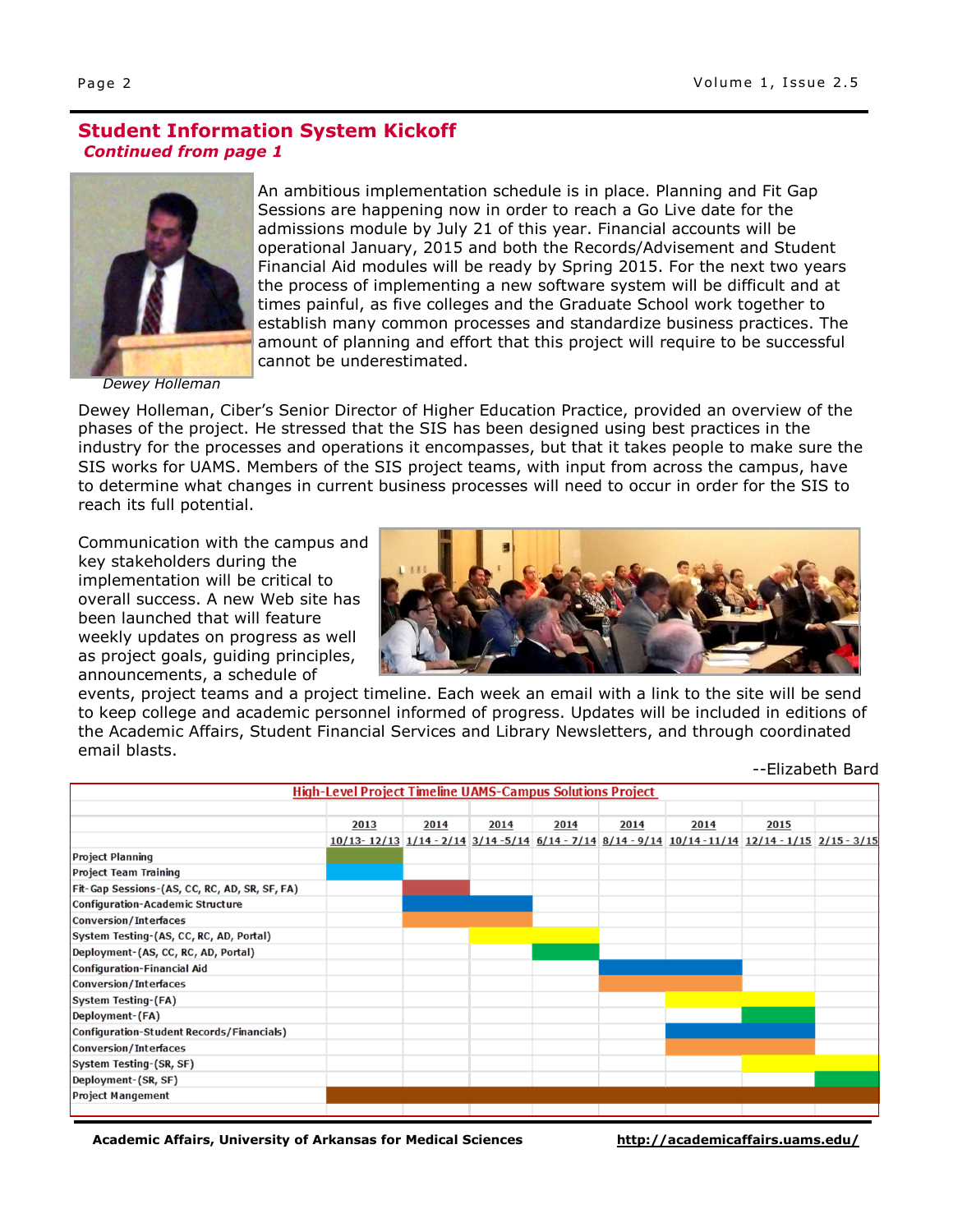# **Project Goals and Guiding Principles**

The Executive Steering Committee has established a number of goals for the new system:

- 1. Provide a central, integrated information system to support the educational enterprise.
- 2. Establish uniform data standards and collection practices to the greatest extent possible.
- 3. Employ best practices in all programs to the greatest extent possible.
- 4. Provide distributed access to all stakeholders, at appropriate levels.
- 5. Access at every level should provide self-sufficiency to the greatest extent possible (i.e., not dependent upon assistance/involvement from Academic Computing/IT, special programming, permissions, etc.).
- 6. Establish a system to integrate all facets of data and information on recruits, applicants, students, student financial accounts and student financial aid, as well as courses and course catalogs.
- 7. Establish strategies for monitoring and evaluating each area within the student information system (performance metrics).
- 8. Create a system that emphasizes sustainability over time.
- 9. Provide training and training documentation for each type of user, and a plan to sustain training and support as a permanent feature of the system.
- 10. Establish a permanent system of governance for:
	- Approval of system permissions and role assignments.
	- Review and approval of configuration changes and customizations.

Integrating functionality into a central system will involve a culture change and in some cases, adjusting current business processes to fit system configuration. The SIS Project Guiding Principles provide direction and priorities for decision-making, at each level and phase of the implementation:

- 1. Oracle's PeopleSoft software modules will be used as the default, "best practice" for any software decisions for student and education system solutions. Using non-Oracle modules for areas that Oracle provides functionality will require the expressed consent of the Executive Steering Committee.
- 2. All staff and faculty who use the SIS will be required to use the Oracle system.
- 3. All staff and faculty who use the SIS will be required to undergo the recommended training.
- 4. Configuring the software system and its parameters for workflows will occur as a part of the project. Any customization of PeopleSoft base logic will be rare and will require the expressed consent of the Executive Steering Committee.
- 5. Standardized workflows across the enterprise will be evaluated. This includes, but is not limited to, consolidation of like functions from multiple locations/departments/colleges. UAMS is dedicated to looking for new and improved business processes.
- 6. The system will be designed to maximize efficiency while still maintaining compliance with applicable accreditation requirements.

| <b>APPLICATIONS</b>           | <b>ACTIVATION DATES</b> |  |  |  |  |
|-------------------------------|-------------------------|--|--|--|--|
| <b>Academic Structure</b>     | 7/21/2014               |  |  |  |  |
| <b>Campus Community</b>       | 7/21/2014               |  |  |  |  |
| Recruitment/Admissions Portal | 7/21/2014               |  |  |  |  |
| <b>Financial Aid</b>          | 1/26/2015               |  |  |  |  |
| <b>Student Records</b>        | 3/2/2015                |  |  |  |  |
| <b>Student Financials</b>     | 3/2/2015                |  |  |  |  |
| <b>System Functionality</b>   | 7/1/2015                |  |  |  |  |

**Academic Affairs, University of Arkansas for Medical Sciences <http://academicaffairs.uams.edu/>**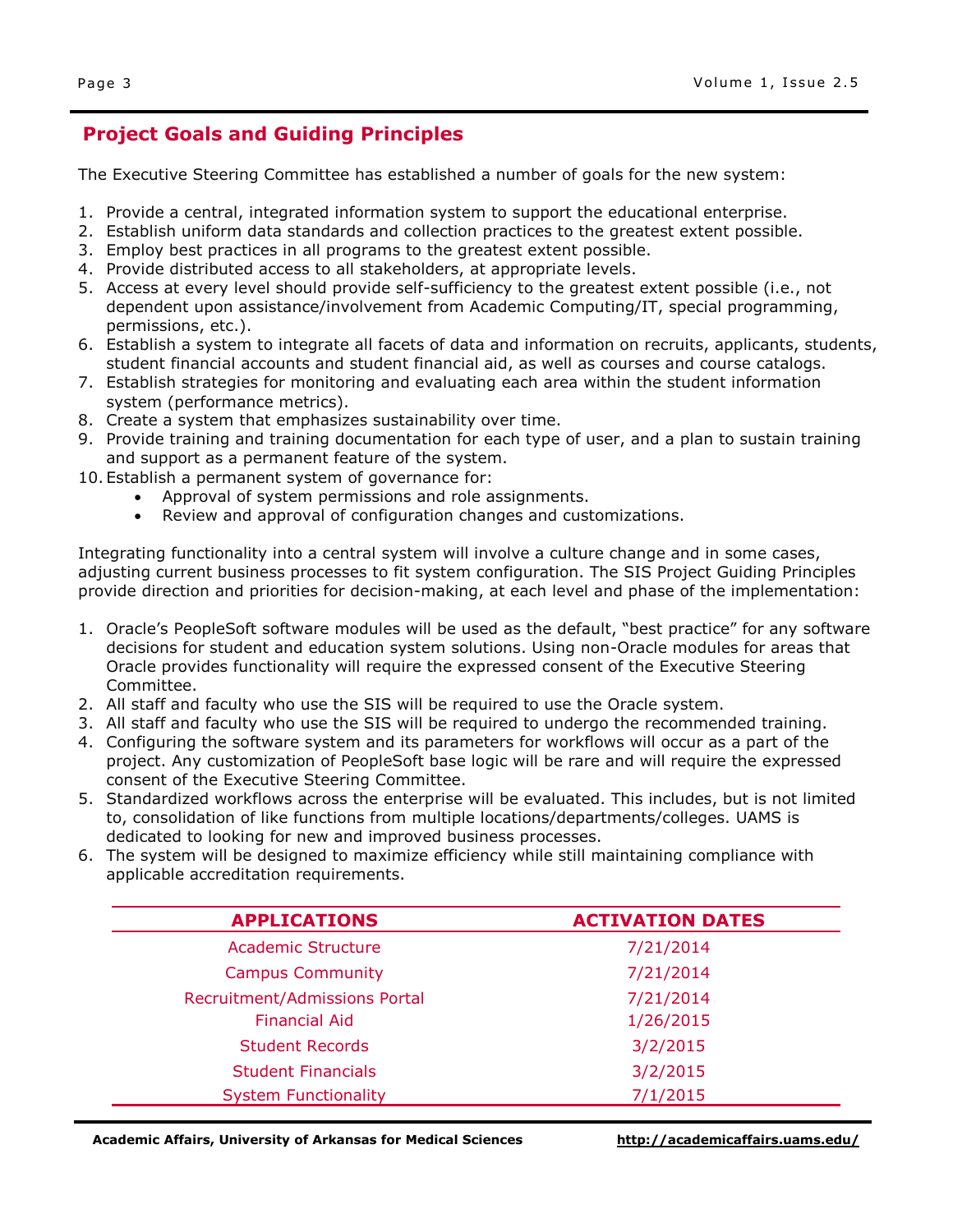# **Student Information System Teams**

There are a number of *Teams* that are working to define and implement the new Student Information System.

- [Executive Steering Committee](http://sis.uamsonline.com/teams/executive-steering-committee/)
- [Project Leadership Team](http://sis.uamsonline.com/teams/project-leadership-team/)
- [Functional Area Teams](http://sis.uamsonline.com/teams/functional-area-teams/)
- [Campus Community Committee](http://sis.uamsonline.com/teams/campus-community-committee/%20%E2%80%8E)
- [Subject Matter Expert Teams](http://sis.uamsonline.com/teams/subject-matter-expert-teams/%20%E2%80%8E)

#### **Executive Steering Committee**

Purpose: The Executive Steering Committee (ESC) provides executive oversight and support for all aspects of the SIS project, and is the final decision-making authority.

#### *Members*

Jeanne Heard, Provost Bill Bowes, Vice Chancellor, Finance/CFO Dave Miller, Vice Chancellor, IT/CIO Steve Boone, Associate Provost, Academic Affairs Elizabeth Bard, Assistant Provost, Academic Affairs Cheryl Lane, Assistant Vice Chancellor, IT Cliff Stephenson, Project Manager, IT Gary Barnett, SIS Project Manager, IT

#### **Project Leadership Team**

The Project Leadership Team and the Module Teams perform the core work of the project and together are considered the Core Project Team. Day to day operations, planning and processes are managed at this level according to the goals and guidelines established by the Executive Steering Committee.

#### *Members*

Elizabeth Bard, Assistant Provost, Academic Affairs Cliff Stephenson, Project Manager, IT Gary Barnett, SIS Project Manager, IT

#### **Functional Area Teams**

Functional Area Teams are responsible for carrying out all operations (defined below) for their respective team. They will seek input from the Campus Community and other Subject Matter Experts on an as-needed basis.

#### **Admissions & Recruiting**

Lydia McDonald (Primary) Pat Edgerson (Backup) Ivy Pearsall (I.T.)

*--continued on page 5*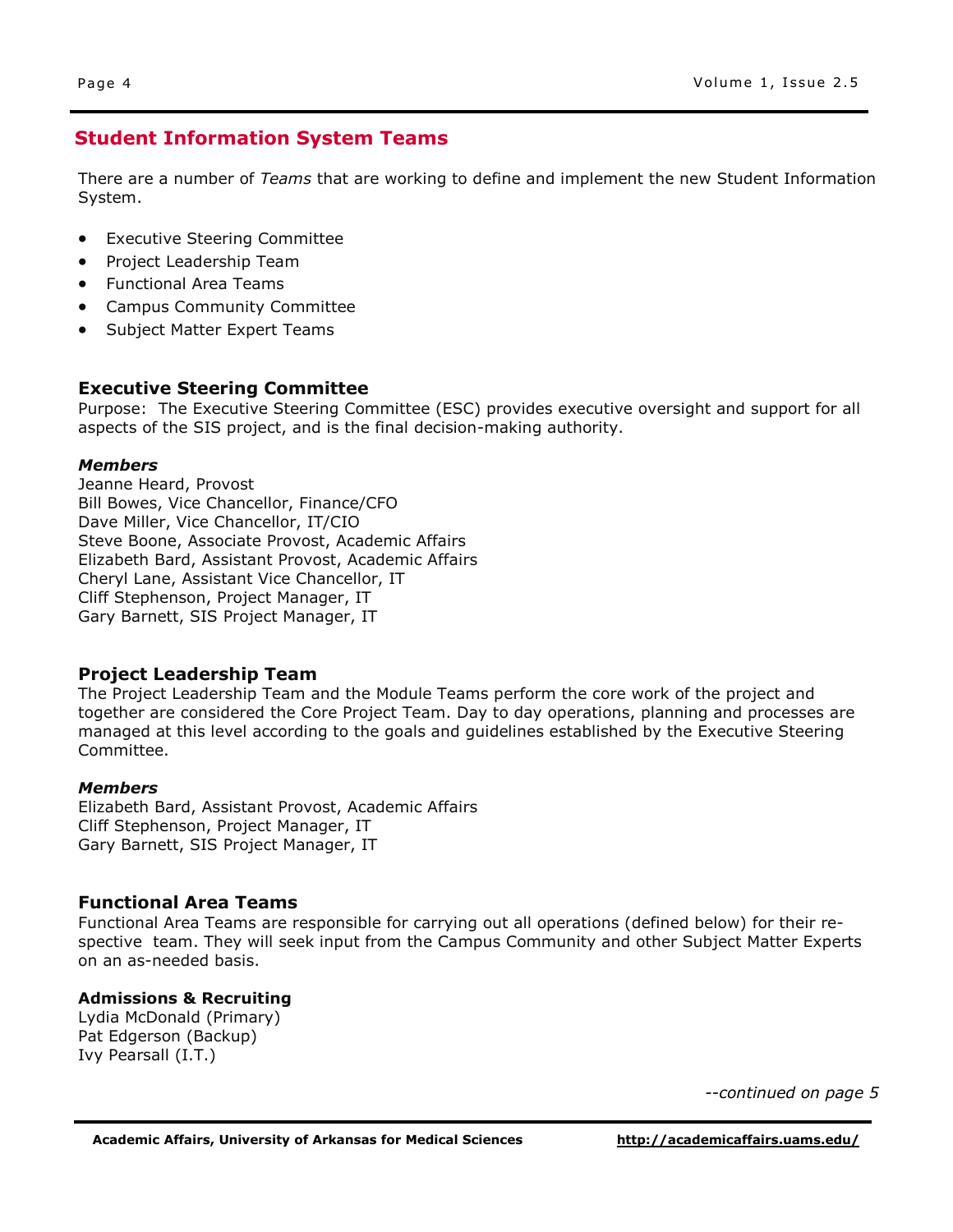#### **Student Information System Teams** *Continued from page 5*

#### **Student Records & Academic Advisement**

Kristen Sterba (Primary) Schwanda Flowers (Backup) Ivy Pearsall (I.T.)

#### **Student Financial Aid**

Alicia McReynolds (Primary) Tammy Carter (Backup) Alan Burke (I.T.)

#### **Student Accounting/Financials**

Kristy Walters (Primary) Stacie Mandeville (Backup) Alan Burke (I.T.)

### **Campus Community Committee**

#### *Members*

Leslie Hitt (NWA) Tom Lewis (COM) Wade Beard (Institutional Advancement) Kristine Stump (CON) Vivian Flowers (Diversity) Kevin W. Ryan (COPH) Libby Ingram (Library) Stephanie Colclasure (Bookstore) Shelli Garcia (Parking) Kathy Orear (COP) Tom Pilgreen (COHP) Pam McCullough Melissa Vandiver, Student Employee Health Services (SEHS) Cheri Goforth, Campus Life and Student Support Services (CLSSS)

#### **Subject Matter Expert Teams**

Purpose: This group includes staff who are not assigned to the Core Project Team but who will be relied upon to provide critical services during the implementation phase, including college staff (chiefly Registrar Offices, Enrollment, Admissions, Recruitment, Academic Advising, Assistant and Associate Deans); Financial Aid staff, Finance/Financial Accounting staff, personnel from various Academic Affairs units and Academic Computing). A few hours of meeting time will be required (scheduled time), but most of the time commitment for individuals in this group will be in non-scheduled time, e.g., performing testing work. This type of task will largely be done at the individual's work station and according to their own schedule.

#### *Student Records & Academic Advisement*

Christy Brazil, COM Chuck Desjardin, AC/IT Phyllis, Fields,

*--continued on page 6*